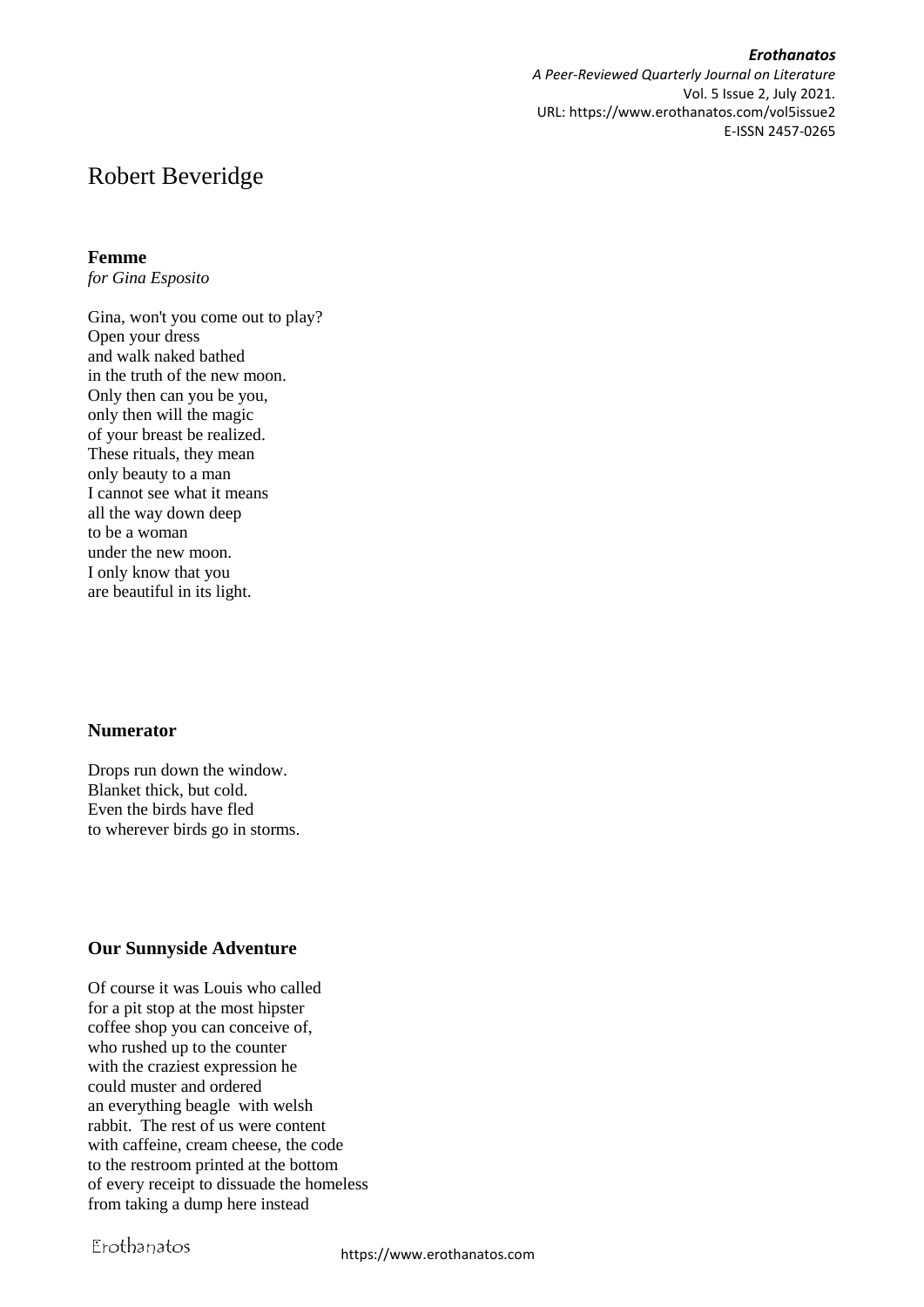of the alley out back. Henry checked the board to see if tonight was open mic, José just sipped his triple espresso and flexed, relaxed, flexed, relaxed a foot numb from fifteen hundred miles of gas pedal.

Three hours later Henry is onstage, strums Danzig, passes it off as Hank Williams, and the rubes throw money into his hat and the rubes throw money into his hat and the rubes throw money into his hat and the rubes throw money into his hat and the rubes throw money into his hat and the rubes throw money into his hat and the rubes throw money into his hat and the rubes throw money into his hat while the rest of us sit there and try to cram as much caffeine into our bloodstreams as we can for the next leg of the trip and Louis still finds a stray hair in his mouth every so often.

## **The Peg-Legged Man and the Red-Headed Woman**

The snake curls around your fist as easy as your index finger curled around a trigger. The cops replaced by congregation, the shouts of "put 'em up!"—no, those still sound the same. And the revelation, when it comes, still blinds. All you've changed is the particular flavor of the Magic 8 Ball you ask for guidance. The answer remains static.

#### **Prayers**

I almost set aflame the last poem I write you with its veiled proposals and prayers to things I can't believe in anymore.

It came to me that such a thing could not be right.

I hide it, half hope you will find it, see, restore my faith in prayers

Erothanatos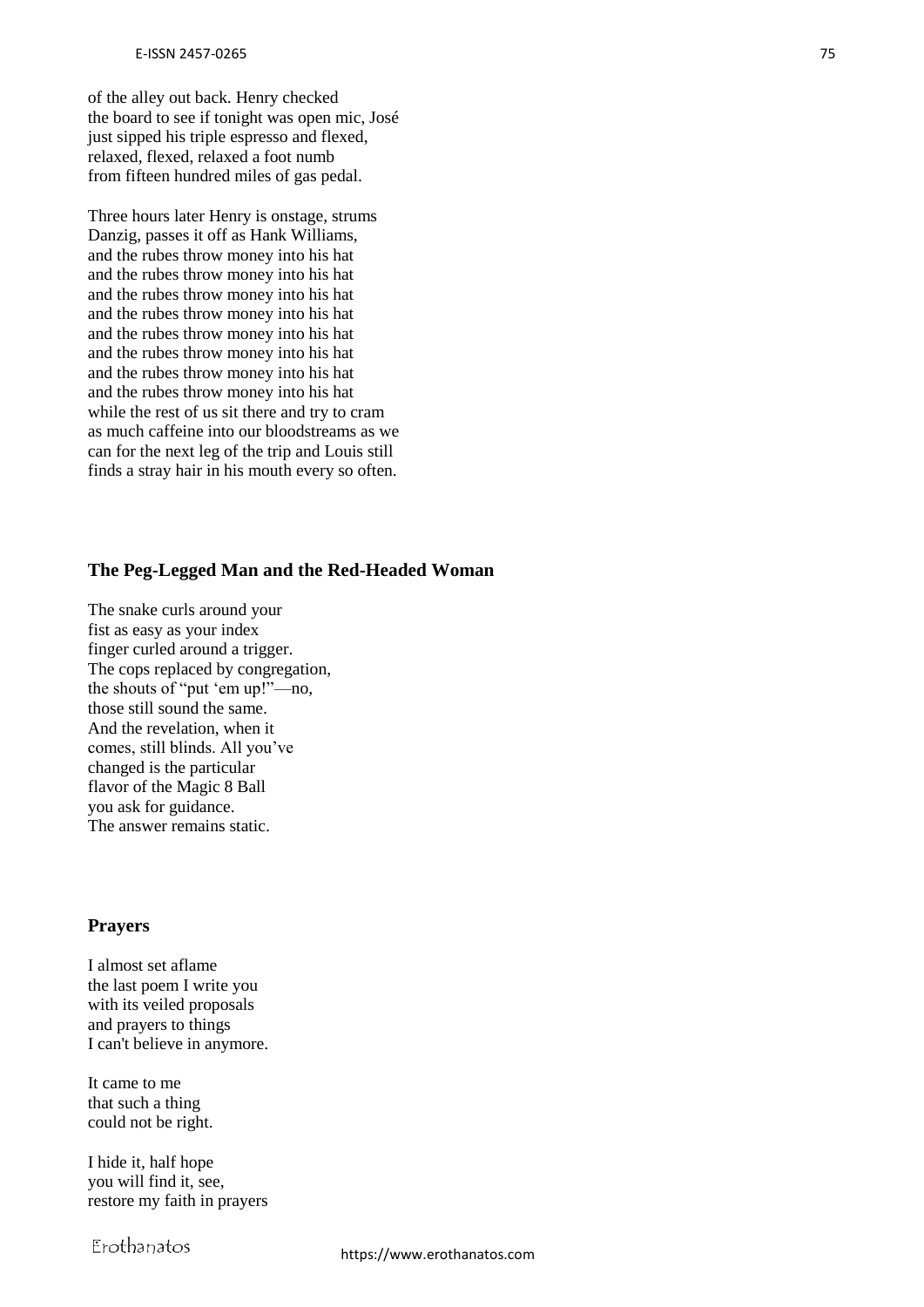#### **The Right Kind of Happiness**

*for Jeanne Volpe*

I woke this morning unfamiliar with the red satin around me

Of course, I'd met you the night before dark redhead with silver-lined eyes hummingbird pulse beneath a white lace trellis

and in a moment of lost control I might have asked your name not content just to know you as the dark girl whose lips matched her hair

in a moment of unexpected generosity you might have accepted my curious advances and brought me home surrounded me in satin red like your hair like the lips that formed dark syllables as we met: "I wondered, too."

We lie side by side in this dark room nascent yet familiar feel of a new body next to mine as if we discover each other again for the first time

## **The Right Kind of Happiness, 2, break**

pressed together we talk of nothing familiar with the territory the small things that help me remember the person who abducted my desire

Erothanatos